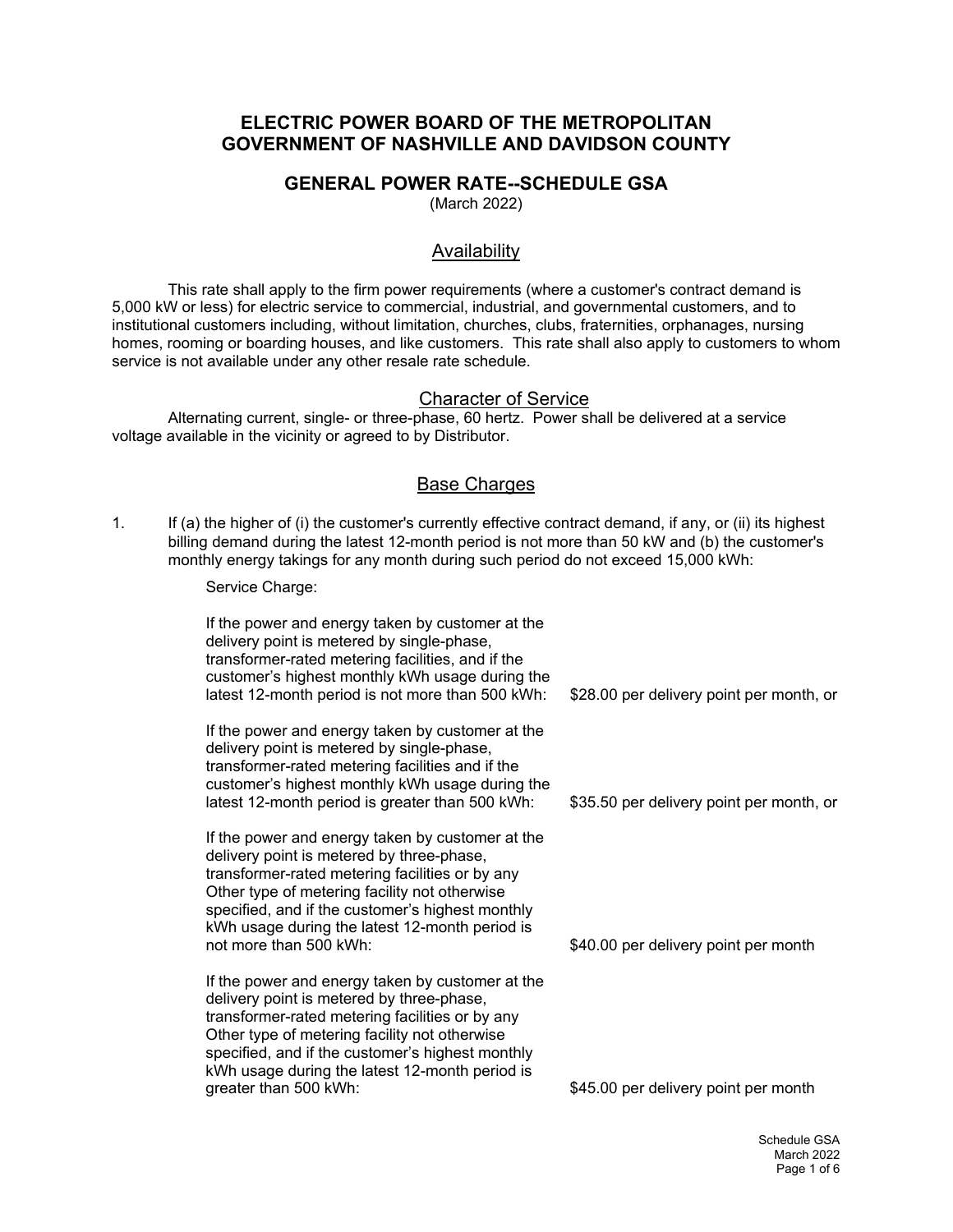TVA Grid Access Charge:

| If the power and energy taken by customer at the<br>delivery point is metered by single-phase,<br>transformer-rated metering facilities:                                                                                                                                                                                   | \$2.05 per delivery point per month, or |
|----------------------------------------------------------------------------------------------------------------------------------------------------------------------------------------------------------------------------------------------------------------------------------------------------------------------------|-----------------------------------------|
| If the power and energy taken by customer at the<br>delivery point is metered by three-phase,<br>transformer-rated metering facilities or by any<br>Other type of metering facility not otherwise<br>specified, and if the customer's average kWh<br>usage during the latest 12-month period is not<br>more than 500 kWh:  | \$2.05 per delivery point per month, or |
| If the power and energy taken by customer at the<br>delivery point is metered by three-phase,<br>transformer-rated metering facilities or by any<br>Other type of metering facility not otherwise<br>specified, and if the customer's average kWh<br>usage during the latest 12-month period is greater<br>than $500$ kWh: | \$5.12 per delivery point per month     |
| Demand Charge:                                                                                                                                                                                                                                                                                                             |                                         |
| \$5.05 per kW of billing demand per month<br>Summer Period                                                                                                                                                                                                                                                                 |                                         |

| <b>Winter Period</b> | \$5.05 per kW of billing demand per month |
|----------------------|-------------------------------------------|
|----------------------|-------------------------------------------|

Transition Period \$5.05 per kW of billing demand per month

Energy Charge:

| <b>Summer Period</b>     | 10.404 $\phi$ per kWh per month |
|--------------------------|---------------------------------|
| <b>Winter Period</b>     | 10.074 $\phi$ per kWh per month |
| <b>Transition Period</b> | 9.869 $¢$ per kWh per month     |

Pandemic Recovery Credit per kWh – which shall expire when TVA discontinues the Pandemic Recovery Credit on the wholesale invoice:

| Summer Period            | $0.157¢$ per kWh per month  |
|--------------------------|-----------------------------|
| <b>Winter Period</b>     | $0.150¢$ per kWh per month  |
| <b>Transition Period</b> | 0.148 $¢$ per kWh per month |

2. If (a) the higher of (i) the customer's currently effective contract demand or (ii) its highest billing demand during the latest 12-month period is greater than 50 kW but not more than 1,000 kW or (b) the customer's billing demand is less than 50 kW and its energy takings for any month during such period exceed 15,000 kWh:

| Service Charge:         | \$156.87 per delivery point per month                                                     |
|-------------------------|-------------------------------------------------------------------------------------------|
| TVA Grid Access Charge: | \$12.80 per delivery point per month                                                      |
| Capacity Charge:        | \$1.13 per kW per month of the highest billed demand during the<br>latest 12-month period |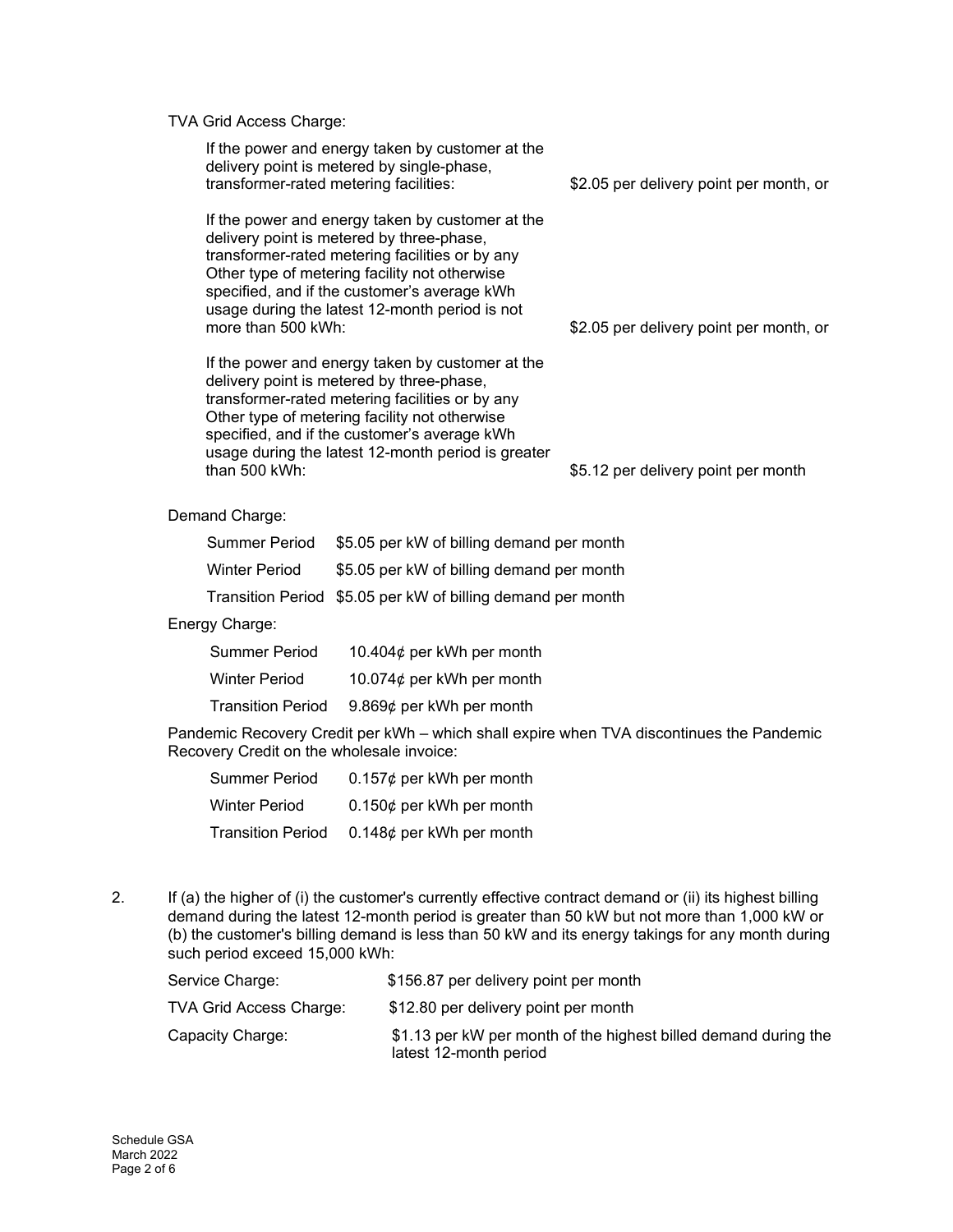#### Demand Charge:

| <b>Summer Period</b> | First 50 kW of billing demand per month, at \$5.05 per kW                   |                                                                  |
|----------------------|-----------------------------------------------------------------------------|------------------------------------------------------------------|
|                      |                                                                             | Excess over 50 kW of billing demand per month, at \$19.45 per kW |
| <b>Winter Period</b> | First 50 kW of billing demand per month, at \$5.05 per kW                   |                                                                  |
|                      |                                                                             | Excess over 50 kW of billing demand per month, at \$18.50 per kW |
|                      | Transition Period First 50 kW of billing demand per month, at \$5.05 per kW |                                                                  |
|                      |                                                                             | Excess over 50 kW of billing demand per month, at \$18.50 per kW |
| Energy Charge:       |                                                                             |                                                                  |
| Summer Period        | First 15,000 kWh per month at                                               | 10.404¢ per kWh                                                  |
|                      | Additional kWh per month at                                                 | 5.437 $\phi$ per kWh                                             |
| <b>Winter Period</b> | First 15,000 kWh per month at                                               | 10.074 $\phi$ per kWh                                            |
|                      | Additional kWh per month at                                                 | 5.437 $\phi$ per kWh                                             |
|                      | Transition Period First 15,000 kWh per month at                             | 9.869 $\phi$ per kWh                                             |
|                      | Additional kWh per month at                                                 | 5.437 $\phi$ per kWh                                             |

Pandemic Recovery Credit per kWh – which shall expire when TVA discontinues the Pandemic Recovery Credit on the wholesale invoice:

| Summer Period            | $0.157¢$ per kWh per month |
|--------------------------|----------------------------|
| <b>Winter Period</b>     | $0.150¢$ per kWh per month |
| <b>Transition Period</b> | $0.148¢$ per kWh per month |

3. If the higher of (a) the customer's currently effective contract demand or (b) its highest billing demand during the latest 12-month period is greater than 1,000 kW:

| Service Charge:         | \$934.50 per delivery point per month                                                                                                                          |  |
|-------------------------|----------------------------------------------------------------------------------------------------------------------------------------------------------------|--|
| TVA Grid Access Charge: | \$205.30 per month if the customer's average monthly kWh<br>usage during the latest 12-month period is not more than<br>150,000 kWh, or                        |  |
|                         | \$579.04 per month if the customer's average monthly kWh<br>usage during the latest 12-month period is greater than 150,000<br>kWh                             |  |
| Demand Charge:          |                                                                                                                                                                |  |
| Summer Period           | First 1,000 kW of billing demand per month, at \$19.80 per kW                                                                                                  |  |
|                         | Excess over 1,000 kW of billing demand per month, at \$19.93 per kW,<br>plus an additional                                                                     |  |
|                         | \$19.93 per kW per month for each kW, if any, of the amount by which the<br>customer's billing demand exceeds the higher of 2,500 kW or its contract<br>demand |  |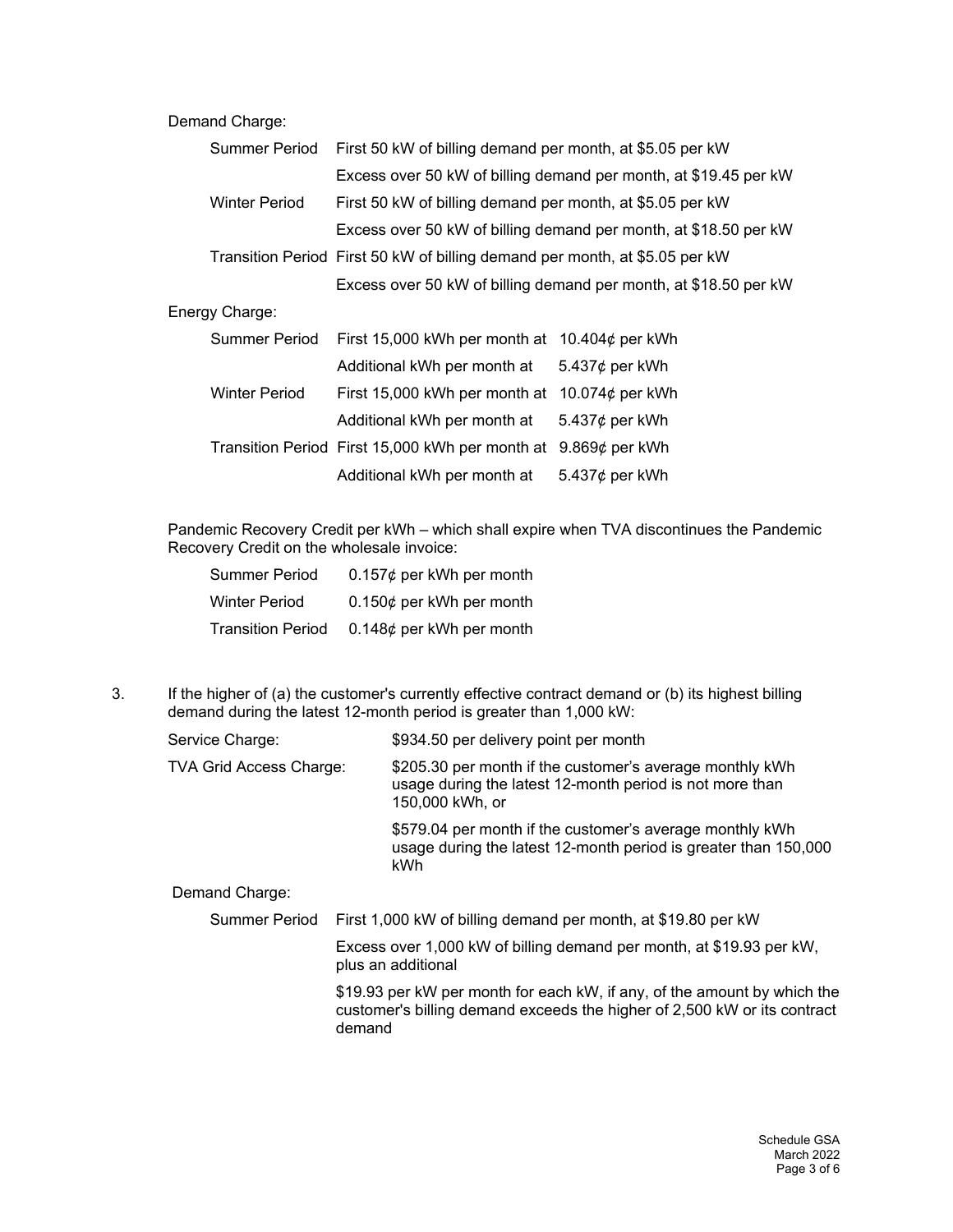| <b>Winter Period</b> | First 1,000 kW of billing demand per month, at \$18.84 per kW                                                                                                  |
|----------------------|----------------------------------------------------------------------------------------------------------------------------------------------------------------|
|                      | Excess over 1,000 kW of billing demand per month, at \$18.97 per kW,<br>plus an additional                                                                     |
|                      | \$18.97 per kW per month for each kW, if any, of the amount by which the<br>customer's billing demand exceeds the higher of 2,500 kW or its contract<br>demand |
|                      | Transition Period First 1,000 kW of billing demand per month, at \$18.84 per kW                                                                                |
|                      | Excess over 1,000 kW of billing demand per month, at \$18.97 per kW,<br>plus an additional                                                                     |
|                      | \$18.97 per kW per month for each kW, if any, of the amount by which the<br>customer's billing demand exceeds the higher of 2,500 kW or its contract<br>demand |
| Energy Charge:       |                                                                                                                                                                |
| Summer Period        | First 150,000 kWh per month at 6.347 $\phi$ per kWh                                                                                                            |

|                      | Additional kWh per month at                                     | 5.527 $\phi$ per kWh |
|----------------------|-----------------------------------------------------------------|----------------------|
| <b>Winter Period</b> | First 150,000 kWh per month at $6.347¢$ per kWh                 |                      |
|                      | Additional kWh per month at $5.527¢$ per kWh                    |                      |
|                      | Transition Period First 150,000 kWh per month at 6.347¢ per kWh |                      |
|                      | Additional kWh per month at                                     | 5.527¢ per kWh       |

Pandemic Recvery Credit per kWh – which shall expire when TVA discontinues the Pandemic Recovery Credit on the wholesale invoice:

| Summer Period            | $0.157¢$ per kWh per month |
|--------------------------|----------------------------|
| <b>Winter Period</b>     | $0.150¢$ per kWh per month |
| <b>Transition Period</b> | $0.148¢$ per kWh per month |

## **Adjustment**

The base demand and energy charges shall be increased or decreased in accordance with the current Adjustment Addendum published by TVA.

## Determination of Seasonal Periods

Summer Period shall mean the June, July, August, and September billing months. Winter Period shall mean the December, January, February, and March billing months. Transition Period shall mean the April, May, October, and November billing months.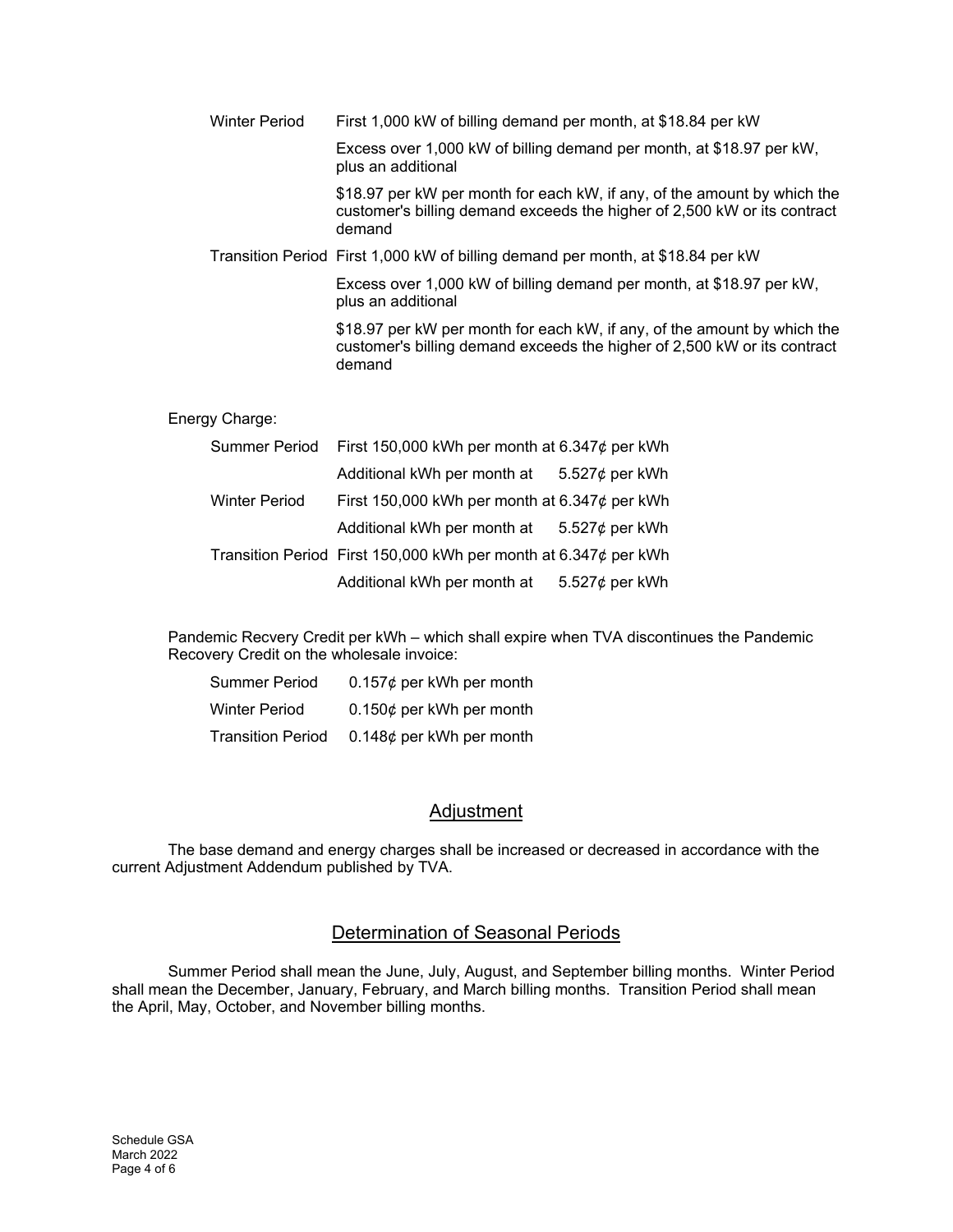# Determination of Demand

Distributor shall meter the demands in kW of all customers. The metered demand for any month shall be the highest average during any 30-consecutive-minute period of the month of the load metered in kW. The measured demand for any month shall be the higher of the highest average during any 30 consecutive-minute period of the month of (a) the load metered in kW or (b) 85 percent of the load in kVA plus an additional 10 percent for that part of the load over 5,000 kVA, and such measured demand shall be used as the billing demand, except that the billing demand for any month shall in no case be less than 30 percent of the higher of the currently effective contract demand or the highest billing demand established during the preceding 12 months.

#### Minimum Bill

The monthly bill under this rate schedule shall not be less than the sum of (a) the base service charge and grid access charge, as adjusted, (b) the base demand charge, as adjusted, applied to the customer's billing demand, and (c) the base energy charge, as adjusted, applied to the customer's energy takings.

Distributor may require minimum bills higher than those stated above.

#### Seasonal Service

Customers who contract for service on a seasonal basis shall be limited to 2,500 kW and shall pay the above charges, as adjusted, plus an additional seasonal use charge equal to (1) 1.33¢ per kWh per month under 1 of the Base Charges, (2) the sum of 1.33¢ per kWh for the first 15,000 kWh per month and \$4.00 per kW per month of billing demand in excess of 50 kW under 2 of the Base Charges, and (3) \$4.00 per kW per month of billing demand under 3 of the Base Charges. Consistent with Distributor's standard policy, the customer may arrange for seasonal testing of equipment during offpeak hours.

For such customers, the exception language under the **Determination of Demand** section and the minimum bill provided for above shall not apply. Distributor may require additional charges to provide recovery of costs for customer-specific distribution facilities.

## Contract Requirement

Distributor may require contracts for service provided under this rate schedule. Customers whose demand requirements exceed 1,000 kW shall be required to execute contracts and such contracts shall be for an initial term of at least 1 year. The customer shall contract for its maximum requirements, which shall not exceed the amount of power capable of being used by customer, and Distributor shall not be obligated to supply power in greater amount at any time than the customer's currently effective contract demand. If the customer uses any power other than that supplied by Distributor under this rate schedule, the contract may include other special provisions. The rate schedule in any power contract shall be subject to adjustment, modification, change, or replacement from time to time as provided under the power contract between Distributor and TVA.

## Payment

Bills under this rate schedule will be rendered monthly. Any amount of the bill that is unpaid after the due date specified on bill may be subject to additional charges under Distributor's standard policy.